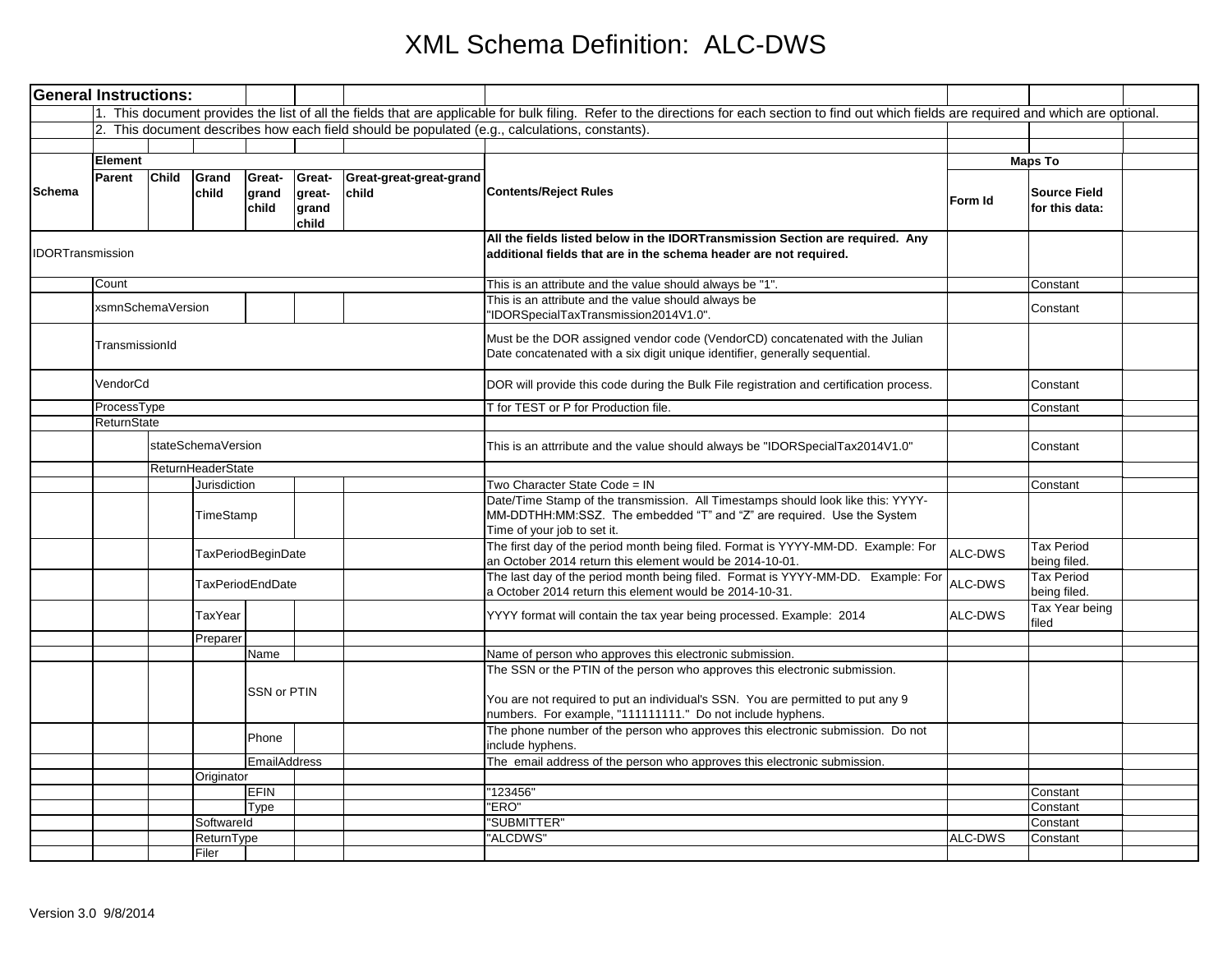|        | Element |              |                           |                          |                                    |                                                                                                                                                            |                                                                                                                                                                                                                                                    | <b>Maps To</b>                        |                                                   |  |
|--------|---------|--------------|---------------------------|--------------------------|------------------------------------|------------------------------------------------------------------------------------------------------------------------------------------------------------|----------------------------------------------------------------------------------------------------------------------------------------------------------------------------------------------------------------------------------------------------|---------------------------------------|---------------------------------------------------|--|
| Schema | Parent  | <b>Child</b> | Grand<br>child            | Great-<br>grand<br>child | Great-<br>great-<br>grand<br>child | Great-great-great-grand<br><b>Contents/Reject Rules</b><br>child                                                                                           | Form Id                                                                                                                                                                                                                                            | <b>Source Field</b><br>for this data: |                                                   |  |
|        |         |              |                           | <b>BusinessEntity</b>    |                                    |                                                                                                                                                            |                                                                                                                                                                                                                                                    |                                       |                                                   |  |
|        |         |              |                           |                          | <b>FEIN</b>                        |                                                                                                                                                            | Federal ID number of taxpayer. Do not include hyphens.                                                                                                                                                                                             | ALC-DWS                               | FID Number                                        |  |
|        |         |              |                           |                          | EntityName                         |                                                                                                                                                            |                                                                                                                                                                                                                                                    |                                       |                                                   |  |
|        |         |              |                           |                          |                                    | BusinessNameLine1                                                                                                                                          | The entity name as it appears on the Indiana Alcoholic Beverage Permit. The XML<br>will not accept the following special characters: comma (,), period (.), semi-colon (;),<br>colon $($ :), plus sign $(+)$ , and equal sign $(=)$ .              | ALC-DWS                               | Name                                              |  |
|        |         |              |                           | Address                  |                                    |                                                                                                                                                            |                                                                                                                                                                                                                                                    |                                       |                                                   |  |
|        |         |              |                           |                          | <b>USAddress</b>                   |                                                                                                                                                            |                                                                                                                                                                                                                                                    |                                       |                                                   |  |
|        |         |              |                           |                          |                                    | AddressLine1                                                                                                                                               | Business street address (physical address)                                                                                                                                                                                                         | ALC-DWS                               | <b>Physical Street</b><br><b>Address</b>          |  |
|        |         |              |                           |                          |                                    | City                                                                                                                                                       | City (physical address)                                                                                                                                                                                                                            | ALC-DWS                               | <b>Physical City</b>                              |  |
|        |         |              |                           |                          |                                    | <b>State</b>                                                                                                                                               | State (physical address)                                                                                                                                                                                                                           | ALC-DWS                               | <b>Physical State</b>                             |  |
|        |         |              |                           |                          |                                    | ZipCode                                                                                                                                                    | Zip (physical address)                                                                                                                                                                                                                             | ALC-DWS                               | Physical Zip<br>Code                              |  |
|        |         |              |                           | Stateld                  |                                    |                                                                                                                                                            | Ten digit Indiana Taxpayer ID code                                                                                                                                                                                                                 | ALC-DWS                               | IN TID Number                                     |  |
|        |         |              |                           | LocNbr                   |                                    |                                                                                                                                                            | Three digit Indiana business location code                                                                                                                                                                                                         |                                       |                                                   |  |
|        |         |              | <b>EmailAddress</b>       |                          |                                    |                                                                                                                                                            | Provide the email address of the person DOR should contact if there is a problem with<br>this electronic submission.                                                                                                                               |                                       |                                                   |  |
|        |         |              | FilingMethodCd            |                          |                                    |                                                                                                                                                            | "ELF"                                                                                                                                                                                                                                              |                                       | Constant                                          |  |
|        |         |              | <b>ReturnSourceCd</b>     |                          |                                    |                                                                                                                                                            | "FTP"                                                                                                                                                                                                                                              |                                       | Constant                                          |  |
|        |         |              |                           | InputSourceMethodCd      |                                    |                                                                                                                                                            | "BULK"                                                                                                                                                                                                                                             |                                       | Constant                                          |  |
|        |         |              |                           | FormVersionCode          |                                    |                                                                                                                                                            | "0614"                                                                                                                                                                                                                                             | ALC-DWS                               | ALC-DWS Form<br><b>Revision Month</b><br>and Year |  |
|        |         |              | TaxTypeCd<br>SubmissionId |                          |                                    |                                                                                                                                                            | "ALC"                                                                                                                                                                                                                                              |                                       | Constant                                          |  |
|        |         |              |                           |                          |                                    |                                                                                                                                                            | Submission Id is generated by using the following format: Prefix of T for Test file or<br>P for Production file, Followed by Department assigned id number plus six digit<br>unique sequence number.                                               |                                       |                                                   |  |
|        |         |              | ReturnDataState           |                          |                                    |                                                                                                                                                            |                                                                                                                                                                                                                                                    |                                       |                                                   |  |
|        |         |              | FormALCDWS                |                          |                                    |                                                                                                                                                            |                                                                                                                                                                                                                                                    |                                       |                                                   |  |
|        |         |              |                           | <b>ReturnSectionA</b>    |                                    |                                                                                                                                                            | All the fields in ReturnSectionA are required. If you have no activity to report for<br>the month you must specify either "ONA" or "ANA" for the ReturnFilingType.<br>You must also enter zeros (0) in all fields. Otherwise the file be rejected. |                                       |                                                   |  |
|        |         |              |                           |                          |                                    | ReturnFilingType                                                                                                                                           | <b>Return Filing Type</b><br>Valid codes are: "O" = Original, "A" = Amended, "ONA" = Original - No Activity, "ANA"<br>= Amended - No Activity                                                                                                      |                                       | Constant                                          |  |
|        |         |              | WineGallonsSold           |                          |                                    | Total gallons sold (Transaction Type A). Should equal total of Transaction Type A on<br>Schedule ALC-DWS-S. Round gallons to four decimal places (0.0000). | ALC-DWS                                                                                                                                                                                                                                            | <b>Total Gallons</b><br>Sold (1.)     |                                                   |  |
|        |         |              |                           |                          |                                    | WineTaxExemptGallons                                                                                                                                       | Total gallons that are tax exempt (Transaction Type B). Should equal total of<br>Transaction Type B on Schedule ALC-DWS-S. Round gallons to four decimal places<br>(0.0000).                                                                       | ALC-DWS                               | Tax Exempt<br><b>Gallons Sold</b><br>(2.)         |  |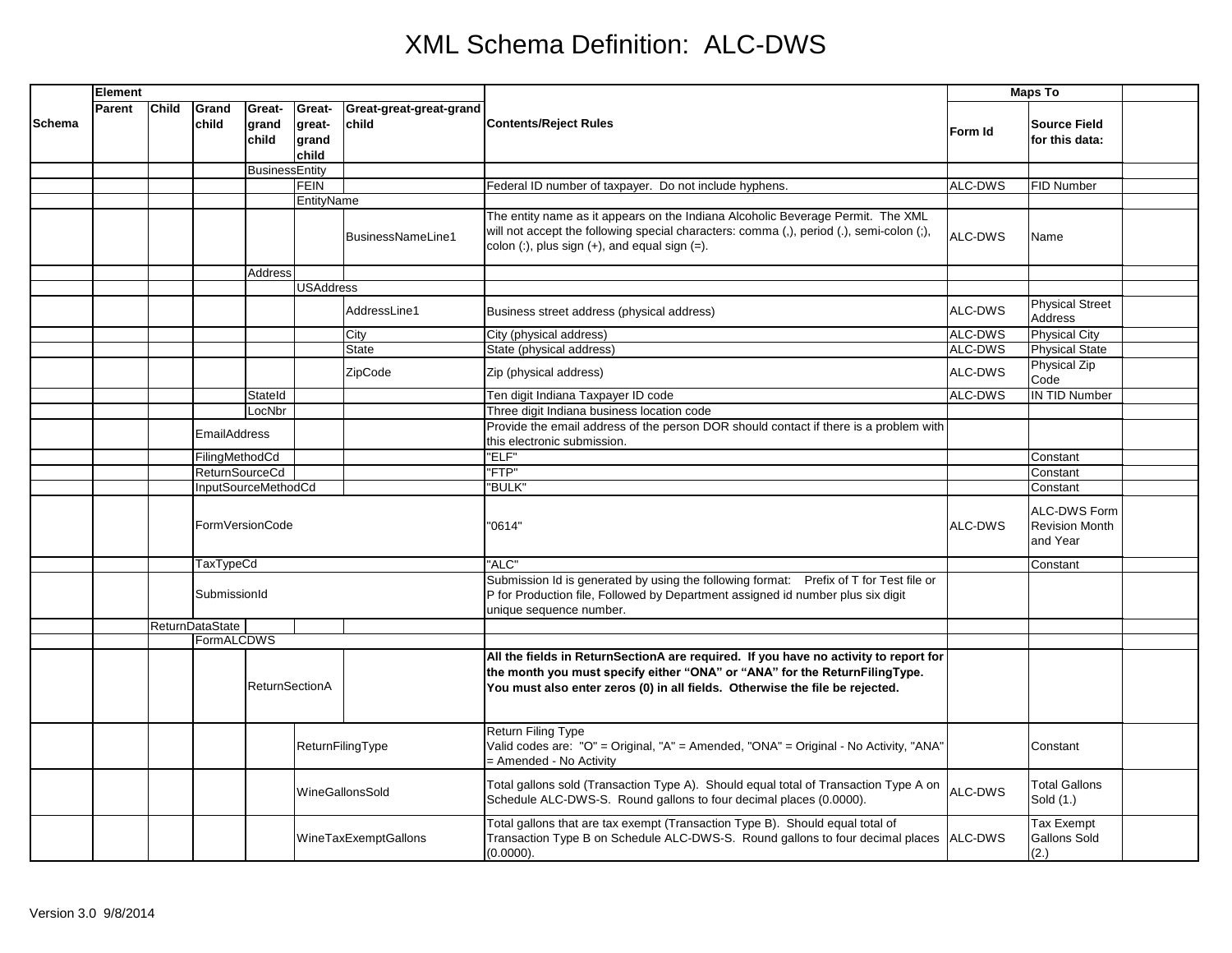|               | Element |              |                |                          |                                    |                                  |                                                                                                                                                                                                                                                                                                                                                                                                                                              | <b>Maps To</b> |                                                              |  |
|---------------|---------|--------------|----------------|--------------------------|------------------------------------|----------------------------------|----------------------------------------------------------------------------------------------------------------------------------------------------------------------------------------------------------------------------------------------------------------------------------------------------------------------------------------------------------------------------------------------------------------------------------------------|----------------|--------------------------------------------------------------|--|
| <b>Schema</b> | Parent  | <b>Child</b> | Grand<br>child | Great-<br>grand<br>child | Great-<br>great-<br>grand<br>child | Great-great-great-grand<br>child | <b>Contents/Reject Rules</b>                                                                                                                                                                                                                                                                                                                                                                                                                 | Form Id        | <b>Source Field</b><br>for this data:                        |  |
|               |         |              |                |                          |                                    | WineGallonsReturned              | Total gallons returned to the winery or destroyed (Transaction Type C). Should equal<br>total of Transaction Type C on Schedule ALC-DWS-S. Round gallons to four decimal ALC-DWS<br>places (0.0000).                                                                                                                                                                                                                                         |                | Gallons<br>Returned to<br>Winery (3)                         |  |
|               |         |              |                |                          |                                    | WineTotalTaxableGallons          | Total Taxable Gallons. Subtract exempt gallons and returned/destroyed gallons from<br>gallons sold. Round gallons to four decimal places (0.0000).                                                                                                                                                                                                                                                                                           | ALC-DWS        | <b>Total Taxable</b><br>Gallons (5.)                         |  |
|               |         |              |                |                          | WineTaxDue                         |                                  | Gross Wine Tax Due. Multiply Total Taxable Gallons by \$0.47. Round dollars to two<br>decimal places (0.00).                                                                                                                                                                                                                                                                                                                                 | ALC-DWS        | Gross Wine Tax<br>Due (6.)                                   |  |
|               |         |              |                |                          |                                    | CollectionAllowance              | Collection Allowance for Timely Payment. If the return is filed on or before the due<br>date, multiply Gross Wine Tax Due by 0.015. Round dollars to two decimal places<br>$(0.00)$ .                                                                                                                                                                                                                                                        | ALC-DWS        | Collection<br>Allowance for<br><b>Timely Payment</b><br>(7.) |  |
|               |         |              |                |                          | Penalty                            |                                  | Penalty. If the return is filed after the due date, add 10% of Gross Wine Tax Due or<br>\$5.00, whichever is greater. (The penalty is \$5.00 if the return is late with no tax due.) ALC-DWS<br>Round dollars to two decimal places (0.00).                                                                                                                                                                                                  |                | Penalty (8.)                                                 |  |
|               |         |              |                |                          | Interest                           |                                  | Interest. If your tax liability is not paid on or before the due date, you are subject to<br>interest from the date the tax return was due until the date the tax return was<br>postmarked. The interest rate is determined on a calendar-year basis and can change ALC-DWS<br>from year to year. Please refer to our website at www.in.gov/dor/files/dn03.pdf for the<br>current interest rate. Round dollars to two decimal places (0.00). |                | Interest (9.)                                                |  |
|               |         |              |                |                          | <b>TotalTaxAfterPI</b>             |                                  | Total Amount Due. Subtract Collection Allowance from Gross Wine Tax Due. Then<br>add Penalty and Interest for Total Amount Due. Round dollars to two decimal places<br>$(0.00)$ .                                                                                                                                                                                                                                                            | ALC-DWS        | <b>Total Amount</b><br>Due (10.)                             |  |
|               |         |              |                | <b>ReturnSectionB</b>    |                                    |                                  | If you have a ReturnFilingType of "O" or "A", please follow the directions below<br>to determine the value of each field. If you have no activity to report for the<br>month (i.e. a ReturnFilingType of "ONA" or "ANA"), then do not include<br>ReturnSectionB in your transmission.                                                                                                                                                        |                |                                                              |  |
|               |         |              |                |                          |                                    | ALCDWSScheduleRepeatSection      |                                                                                                                                                                                                                                                                                                                                                                                                                                              |                |                                                              |  |
|               |         |              |                |                          |                                    | TransactionType                  | <b>Transaction Type</b><br>Valid codes are: "A: = Both taxable and exempt wine sales to consumers in Indiana;<br>"B" = Tax-exempt gallons for sacremental or religious purposes; "C" = Gallons<br>returned to the winery or destroyed.                                                                                                                                                                                                       | ALC-DWS-S      | Transaction<br>Type (1.)                                     |  |
|               |         |              |                |                          |                                    | DocumentType                     | Document Type<br>Valid codes are: "C" = Confirmation; "I" = Invoice; "O" = Other; "PO" = Purchase<br>Order; "CM" = Credit Memo; "A" = Affidavit; "RG" = Returned Goods Authorization                                                                                                                                                                                                                                                         | ALC-DWS-S      | Document Type<br>(2.)                                        |  |
|               |         |              |                |                          |                                    | DocumentDate                     | Format is YYYY-MM-DD.                                                                                                                                                                                                                                                                                                                                                                                                                        | ALC-DWS-S      | Document Date<br>(3.)                                        |  |
|               |         |              |                |                          |                                    | DocumentNumber                   | Document Number assigned to each sale to customer.                                                                                                                                                                                                                                                                                                                                                                                           | ALC-DWS-S      | Document<br>Number (4.)                                      |  |
|               |         |              |                |                          |                                    | Name                             | Entity/business name of the customer.                                                                                                                                                                                                                                                                                                                                                                                                        | ALC-DWS-S      | Customer's<br>Name (5.)                                      |  |
|               |         |              |                |                          |                                    | Address                          | Street address of the customer.                                                                                                                                                                                                                                                                                                                                                                                                              | ALC-DWS-S      | <b>Street Address</b><br>(6.)                                |  |